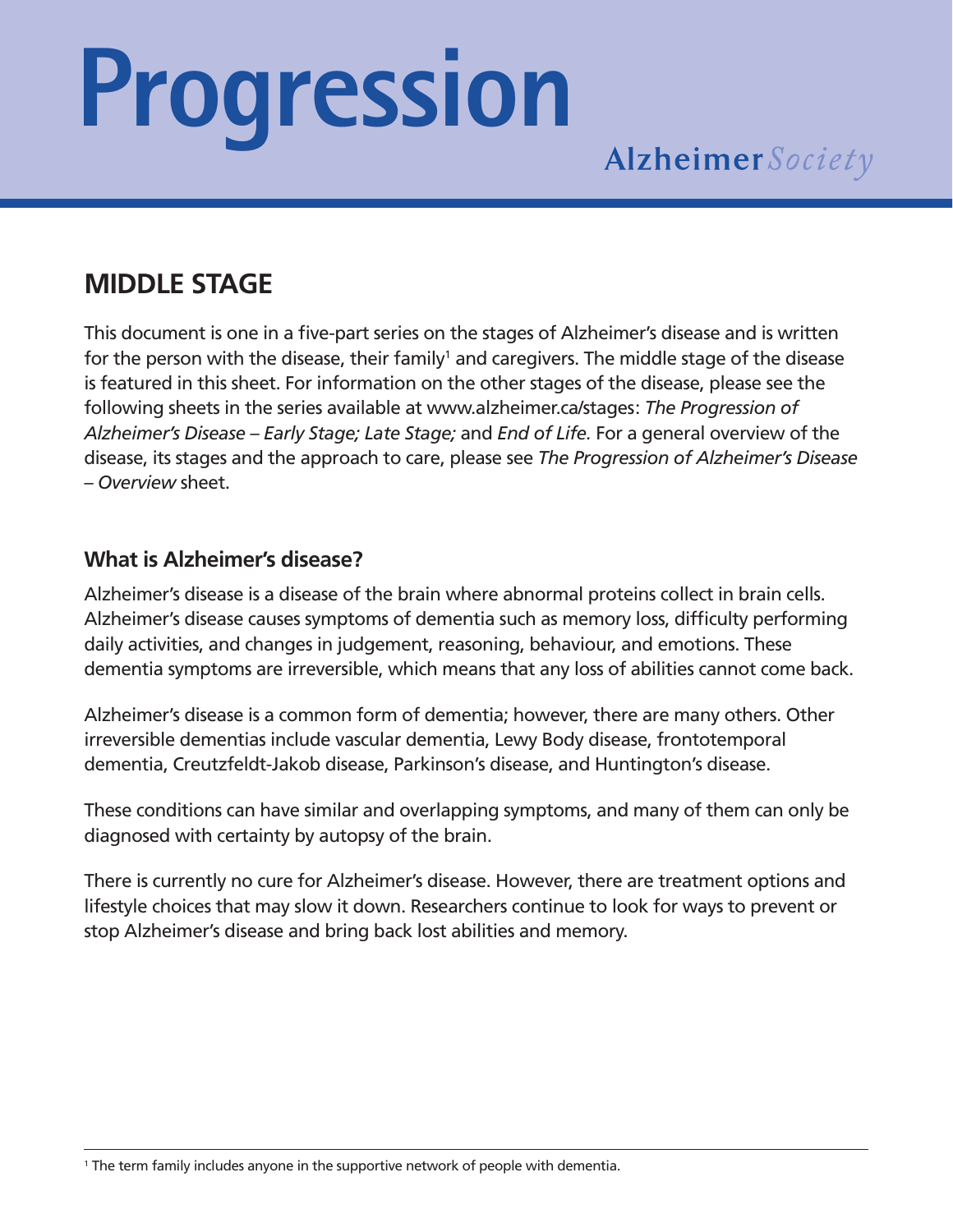#### **The middle stage - what to expect**

Typically, for the person in the middle stage (also referred to as "moderate Alzheimer's disease") there is an increasing loss in cognitive and functional ability although many people will still have some awareness of their condition. For families and caregivers, it is the point where their involvement increases substantially and may include moving the person to a long term care home. This may also be the time to involve community support services, such as adult day programs and respite care. With the increasing challenges faced by persons with Alzheimer's disease and their family, this stage often seems the longest and everyone involved will need help and support.

Even though the middle stage of the disease brings with it increasing challenges for the person with the disease, there are strategies that the person can use to help make life easier. See the "Helpful Strategies" chart and the "More suggestions" section in the *Early Stage* sheet. The suggestions below are primarily directed at those who support the person.

| <b>Common Symptoms</b>                                                                                                           | <b>Helpful Strategies</b>                                                                                                                                                                                                                                                                                                                                                                                                                                                                                                                                                                                                                                                                                                                |
|----------------------------------------------------------------------------------------------------------------------------------|------------------------------------------------------------------------------------------------------------------------------------------------------------------------------------------------------------------------------------------------------------------------------------------------------------------------------------------------------------------------------------------------------------------------------------------------------------------------------------------------------------------------------------------------------------------------------------------------------------------------------------------------------------------------------------------------------------------------------------------|
| <b>Cognitive abilities:</b><br>Memory problems become more<br>pronounced, for example, the<br>person:                            | Use reminders and cues including notes, pictures,<br>$\overline{\phantom{a}}$<br>signs or seasonal objects<br>Offer information if the person is struggling, for<br>$\overline{\phantom{a}}$<br>example, "Hi mom, it's me Bill and I've brought<br>your granddaughter, Ann, to visit you."<br>Gain the person's attention and maintain eye<br>contact while talking; turn off the radio or<br>television to limit distractions<br>Speak slowly and clearly; use simple language and<br>repeat the message if necessary<br>Stick to concrete vs. abstract ideas ("It's a nice<br>$\overline{\phantom{a}}$<br>sunny day!" rather than "What do you think<br>about the weather today?")<br>Use physical gestures to reinforce your messages |
| - Remembers own name but not<br>address or phone number<br>- Forgets recent events and own<br>history such as family vacations   |                                                                                                                                                                                                                                                                                                                                                                                                                                                                                                                                                                                                                                                                                                                                          |
| - Has difficulty identifying family<br>and friends, but still recognizes<br>familiar faces                                       |                                                                                                                                                                                                                                                                                                                                                                                                                                                                                                                                                                                                                                                                                                                                          |
| - Loses or misplaces possessions<br>and takes things belonging to<br>others                                                      |                                                                                                                                                                                                                                                                                                                                                                                                                                                                                                                                                                                                                                                                                                                                          |
| Declining ability to concentrate                                                                                                 | Remember that the person is not intentionally<br>being difficult                                                                                                                                                                                                                                                                                                                                                                                                                                                                                                                                                                                                                                                                         |
| - Confusion - difficulty<br>organizing thoughts or<br>following logic<br>Disorientation to time and<br>place                     | Limit number of choices to one or two for<br>example, "Would you like tea?" or "Would you<br>like carrots or peas?"                                                                                                                                                                                                                                                                                                                                                                                                                                                                                                                                                                                                                      |
| Problems understanding and<br>$\overline{\phantom{a}}$<br>expressing spoken and written<br>language<br>Difficulty making choices |                                                                                                                                                                                                                                                                                                                                                                                                                                                                                                                                                                                                                                                                                                                                          |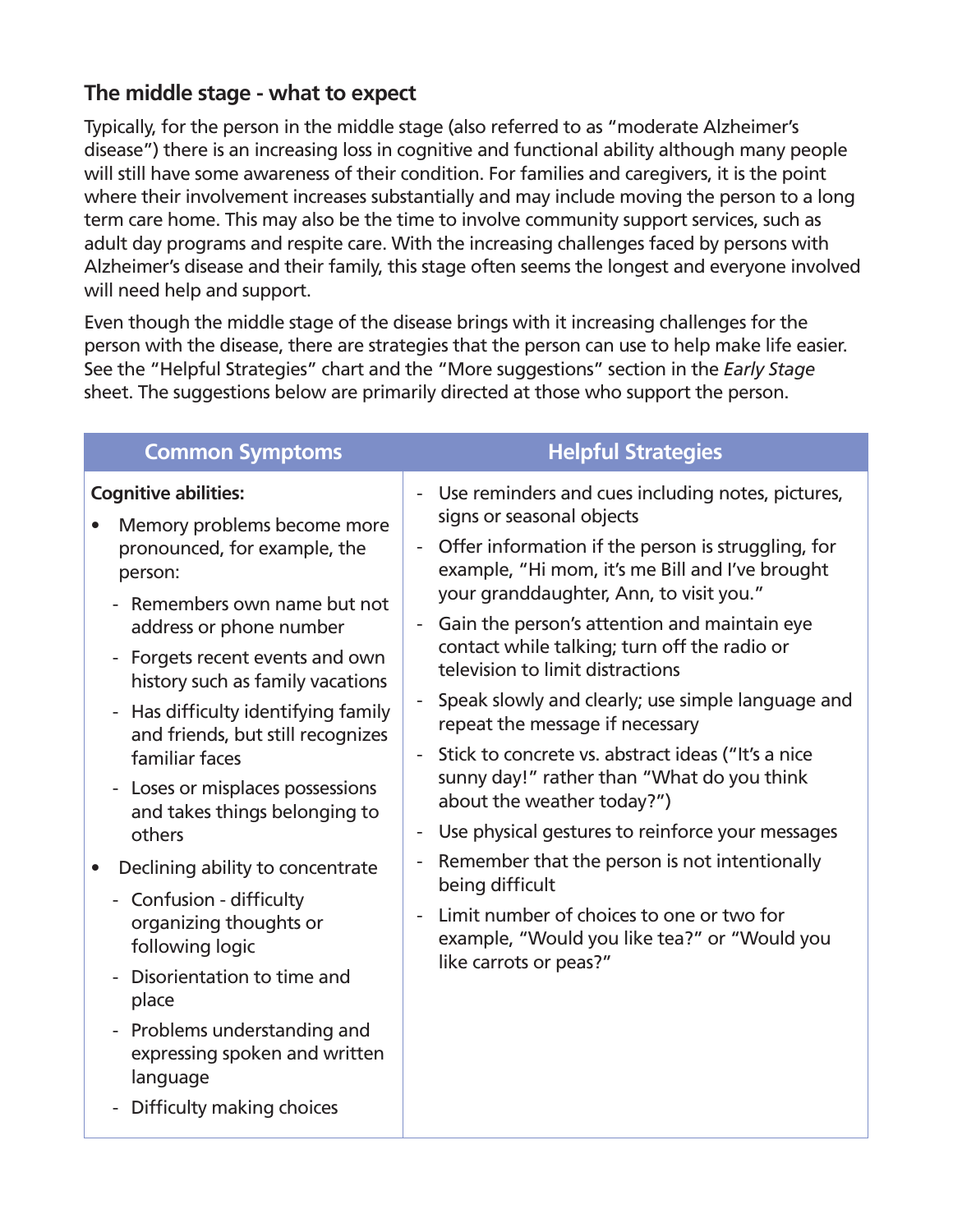| <b>Moods and emotions:</b><br>Mood shifts may include<br>anxiety, suspiciousness, sadness,<br>depression, frustration, anger,<br>hostility, apathy and agitation<br>Sense of loss or insecurity                                                                                                                                                                                                          | Try to identify, acknowledge, and address<br>underlying emotions being expressed, which<br>may be missed if the focus remains solely on the<br>person's words<br>Use strategies and maintain activities that support<br>the individual's independence and that focus on<br>what they can still do<br>Encourage a healthy lifestyle including physical<br>activity, healthy eating, and familiar and<br>meaningful activities<br>Avoid disagreeing, arguing or trying to convince<br>the individual that what they believe is untrue or<br>inaccurate<br>Reassure and comfort the person<br>Try reminiscing as a helpful strategy using photo<br>albums or videos<br>Play the person's favourite music                                                                                                                                                                                                                                                                 |
|----------------------------------------------------------------------------------------------------------------------------------------------------------------------------------------------------------------------------------------------------------------------------------------------------------------------------------------------------------------------------------------------------------|-----------------------------------------------------------------------------------------------------------------------------------------------------------------------------------------------------------------------------------------------------------------------------------------------------------------------------------------------------------------------------------------------------------------------------------------------------------------------------------------------------------------------------------------------------------------------------------------------------------------------------------------------------------------------------------------------------------------------------------------------------------------------------------------------------------------------------------------------------------------------------------------------------------------------------------------------------------------------|
| <b>Behaviours:</b><br>Apprehensiveness, withdrawal or<br>passiveness<br>Restlessness (pacing, wandering)<br>Repetitive questioning or actions<br>-<br>Delusions (believing things that<br>$\overline{\phantom{0}}$<br>aren't true)<br>Hallucinations (hearing, seeing,<br>smelling, or tasting things that<br>aren't there)<br>Uninhibited behaviour (from<br>overtly sexual behaviour to<br>aggression) | Remember that all behaviour is a form of<br>communication – try to determine what the<br>person is trying to express e.g., fear, discomfort,<br>frustration<br>Watch for behaviour changes that may result from<br>physical illness such as a urinary tract infection or<br>the flu<br>Consider whether the behaviour is mostly<br>annoying or actually dangerous or anxiety causing<br>Identify and avoid situations that trigger upsetting<br>reactions (Is the behaviour triggered by noise,<br>too many people, too many expectations? Is the<br>person hungry or in pain?)<br>Offer the person two choices, with a yes or no<br>answer possible<br>Try gentle persuasion<br>Remain calm, reassure and distract to a more<br>pleasant topic or location; during a family<br>gathering, find time and a quiet space for one-on-<br>one visits with various family members<br>If not done already, register the person with the<br>MedicAlert® Safely Home® program |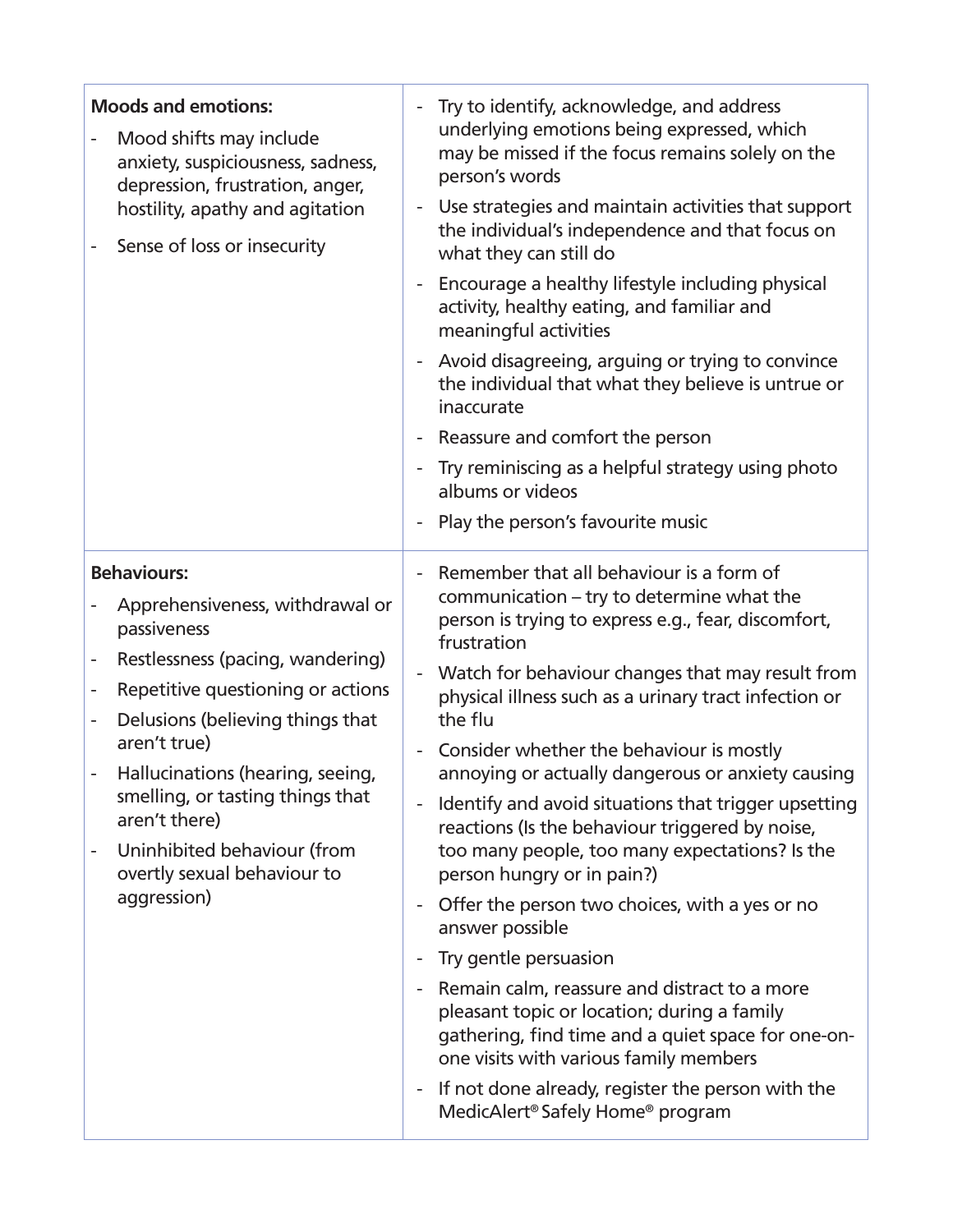| <b>Physical abilities:</b><br>Assistance required for activities         | Know the person's preferred tastes and past<br>routines                                                                                              |
|--------------------------------------------------------------------------|------------------------------------------------------------------------------------------------------------------------------------------------------|
| of daily living including dressing,<br>eating, bathing, using the toilet | Keep things simple: clothes that are easy to put<br>on, simple hairstyles etc.                                                                       |
| Changes in sleep/wake patterns<br>Changes in appetite                    | Adjust scheduled activities to times best suited to<br>the person                                                                                    |
| Spatial problems that can affect<br>movement and co-ordination           | Adapt activities to accommodate lost abilities and<br>make the most of remaining ones                                                                |
|                                                                          | Identify and adapt any potential hazards in the<br>home, for example rugs that could be tripped on.<br>Grab bars in the tub or shower can help.      |
|                                                                          | - Consult an occupational therapist for advice on<br>routines, activities, and adapting the home to<br>make it as safe and accommodating as possible |
|                                                                          | Seek home care support                                                                                                                               |

Pay attention to other issues of daily health (e.g., regular medications, dental needs, foot care, etc.) Although the middle stage requires some additional and different strategies than for the earlier stage, some of the same strategies will still apply. See "Suggestions for the early stage– for your family or close friends" in the *Early Stage* sheet.

#### **More suggestions for families - taking care of yourself and planning for the future**

Despite your best efforts, providing care will become more difficult as the disease progresses, and the person you are caring for becomes more dependent on you. This is a time when many family members need increased support for themselves. The following tips are to help family members take care of themselves and plan for the future.

- Avoid isolation and loneliness by maintaining social activities and contacts as much as possible.
- Bring in help or arrange for regular respite (including adult day programs, professional homecare services, other family members or friends, volunteer caregivers) so you can continue to take part in some of your usual activities.
- Take care of your own health.
- Learn about the disease.
- Join a caregiver support group to connect with others living with the day-to-day issues of Alzheimer's disease and facing practical challenges, grief and loss.
- Watch for signs of stress and how it can affect your health and ability to provide care.
- Be aware that you may already be grieving the gradual losses caused by the disease.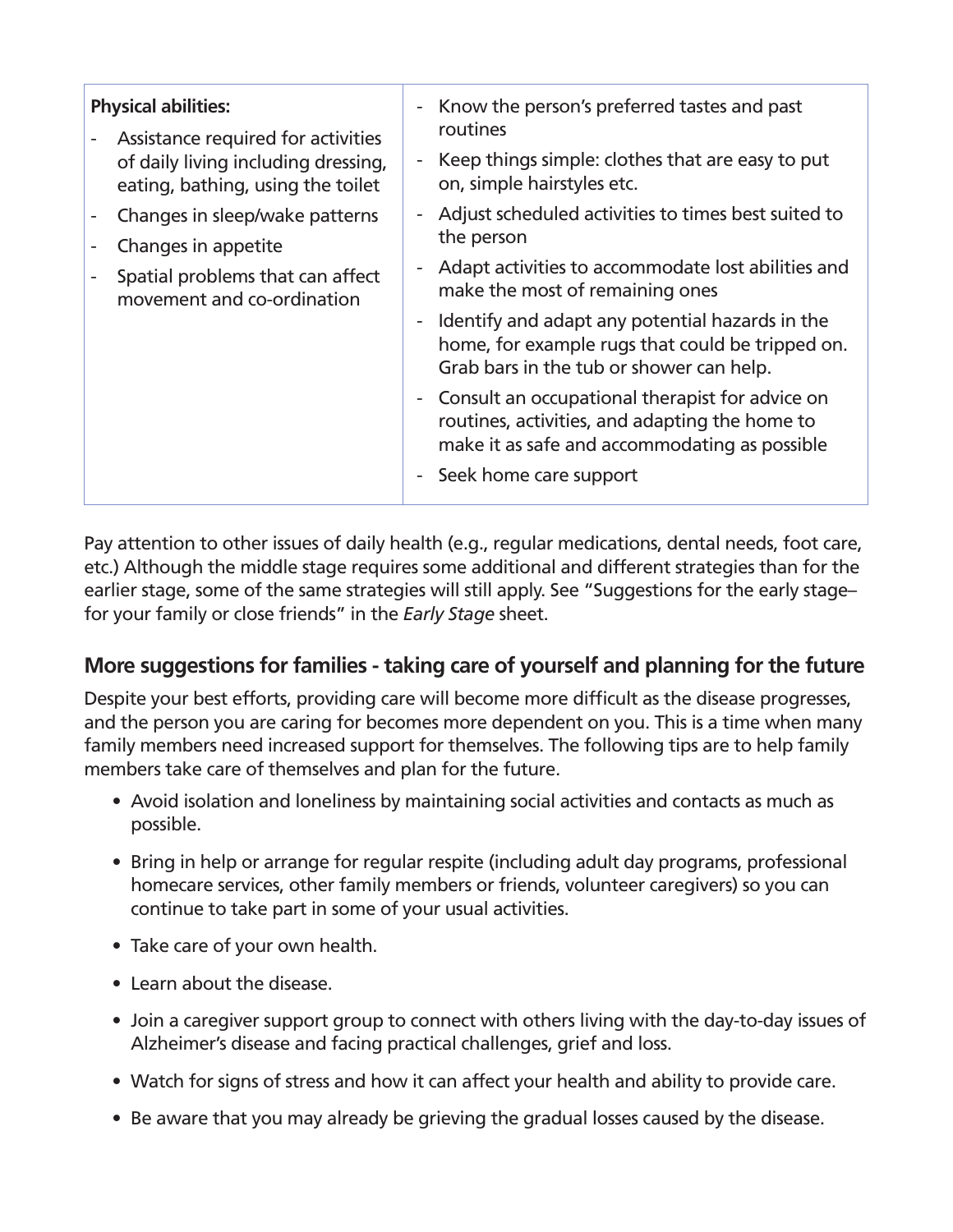- Seek professional help if feelings of depression or anxiety are overwhelming.
- Be flexible about routines and expectations.
- Try to be positive and use humour as a part of care strategies.

#### **Planning for the future**

Refer to and follow any documents that the person with the disease has established to address his or her financial, legal and care wishes. If plans are not already in place, start the process as soon as possible.

- Review and assist in managing financial, legal and care matters. Establish who will be responsible for these functions. Follow the person's wishes, if you know them. Otherwise, decisions will need to be based on the person's lifelong values and desires and what you think the person would want.
- Learn about the services that will be available as the disease progresses and both your needs change (homecare, respite care, community programs like Meals on Wheels and long term care homes).
- Learn what to look for in a care provider or a long term care home.
- Plan for your own future. There are many changes throughout the disease process that may affect how you will live your own life in the coming years.
- Your local Alzheimer Society can advise you on the above issues and the kinds of professionals who can help to address them.

#### **What's next?**

Because Alzheimer's disease is progressive, you will continue to need more information and support. The next sheet in this series is *The Progression of Alzheimer's Disease – Late Stage.*  Learning how the disease progresses and the changes that it will bring can help you to make plans for the future.

#### **Help and support from the Alzheimer Society**

Living with Alzheimer's disease at any stage can be very challenging. Whether you are the person with the disease or someone who supports them, it is normal to feel a variety of emotions including grief and loss throughout all stages of the disease. It is important to acknowledge your feelings, care for yourself and seek the practical help and emotional support that you need.

The Alzheimer Society in your community can provide educational resources to help you learn more about the disease, referrals to help you access the practical support you need, and oneon-one and group support to help cope with the emotional impact of the disease. Contact your local Alzheimer Society or visit www.alzheimer.ca.